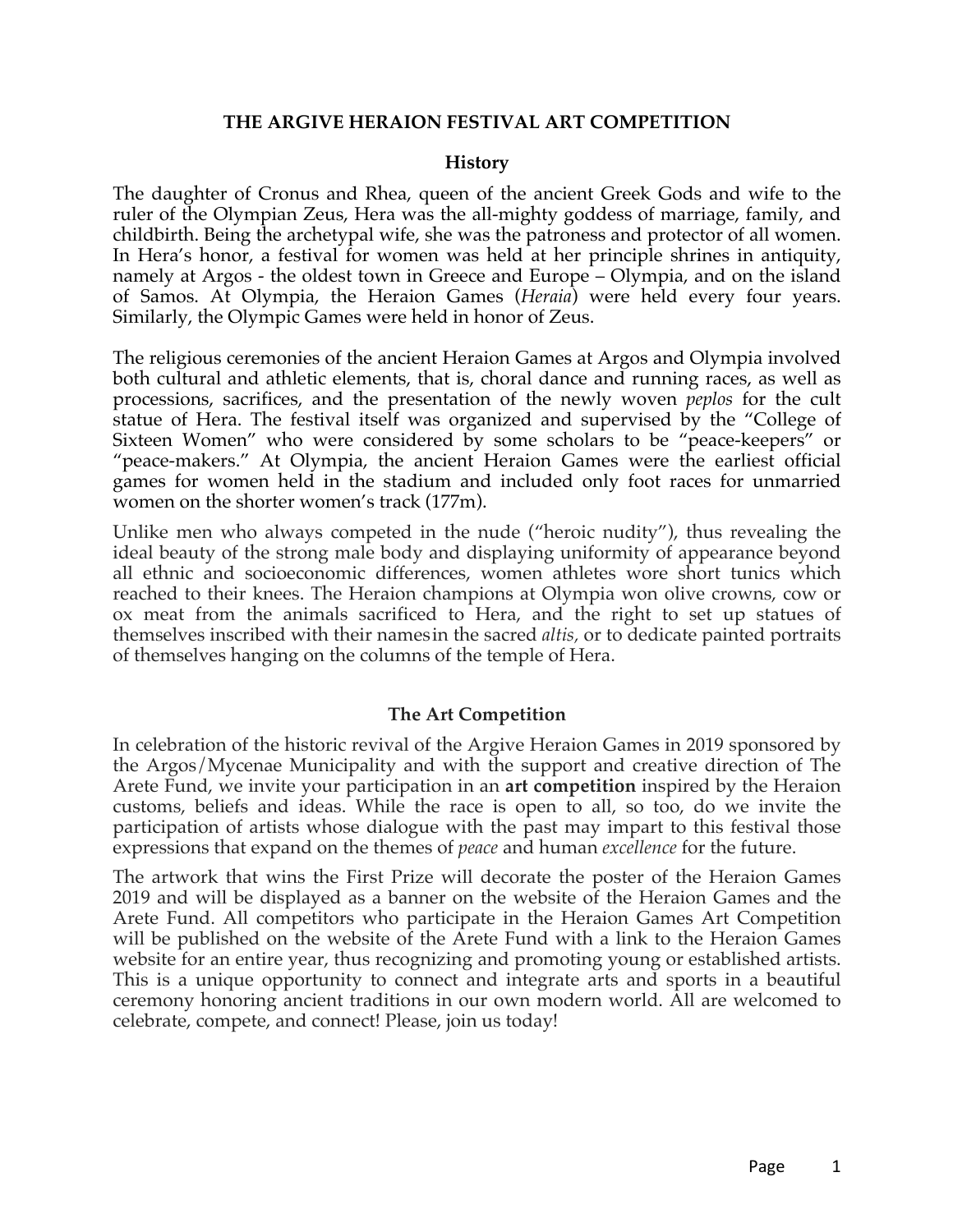# **The Heraion Games 2019 Art Competition**

Winners' artwork will decorate the posters of the Heraion Games.

## **Rules of Competition**

- Undergraduate and graduate students of all ages and from all over the world minoring or majoring in the Fine Arts (BA/BFA, Post-Bac, MFA) are eligible to compete.
- Categories of the competition include painting, drawing, printmaking, photography, video (max. length of 2 minutes), and sculpture.
- There are no restrictions as to artistic style: all traditional, classical, or contemporary styles of art are accepted.
- The artwork that will win the First Prize will decorate the poster of the Heraion Games 2019 and will be displayed as a banner on the website of the Heraean Games and the Arete Fund.
- All competitors who participate in the Heraion Games Art Competition will be published on the website of the Arete Fund with a link to the Heraion Games website for an entire year, thus recognizing and promoting young or established artists.

### **Submission Deadline: 1 August, 2019**

Submit photos of your work to:

Cynthia Maggidis - cynthiamagg@gmail.com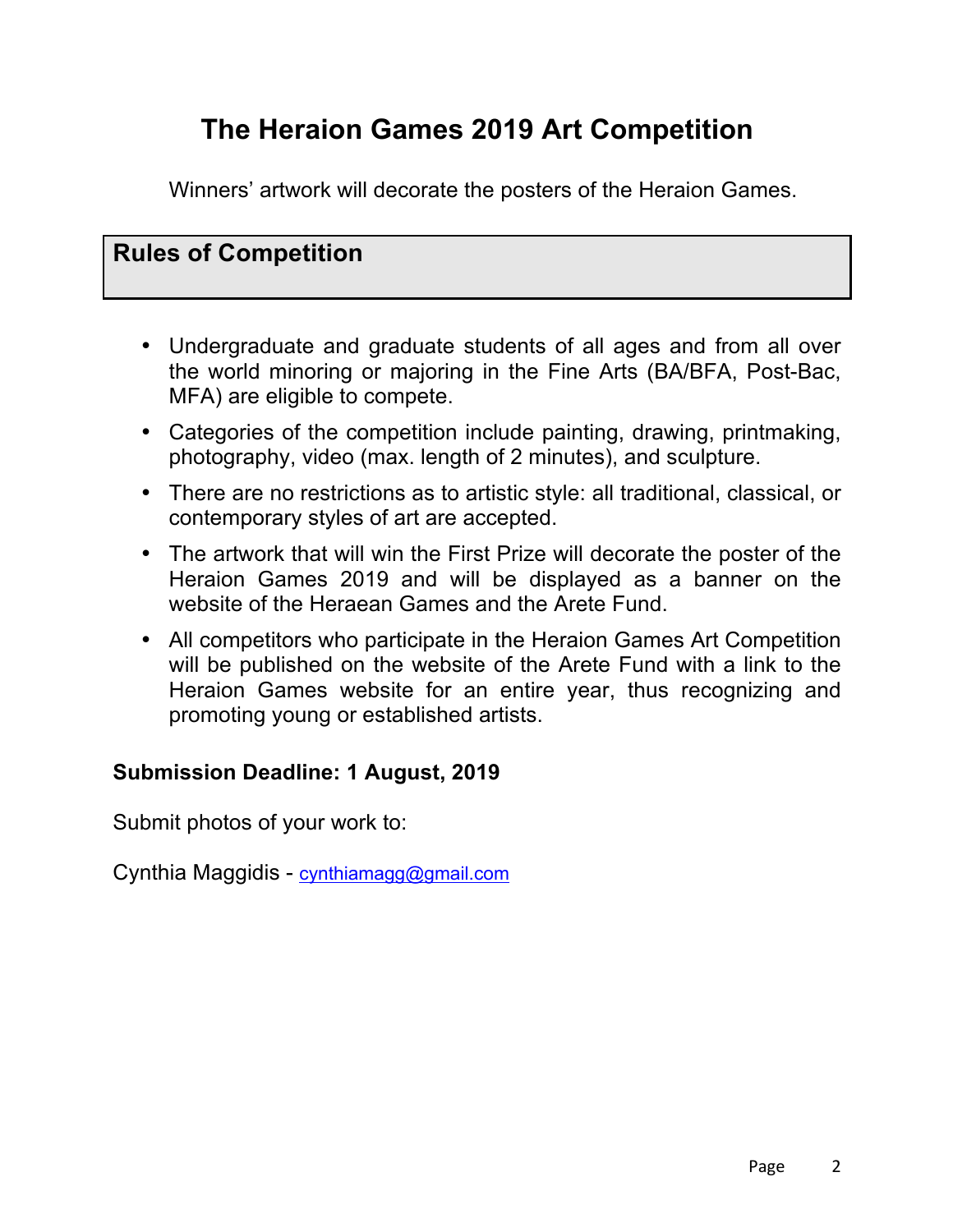| <b>Personal Information</b>                                        |                   |           |                    |                   |  |  |
|--------------------------------------------------------------------|-------------------|-----------|--------------------|-------------------|--|--|
|                                                                    |                   |           |                    |                   |  |  |
|                                                                    |                   |           |                    |                   |  |  |
|                                                                    |                   |           |                    |                   |  |  |
| Greek Citizenship:<br>(please circle one)                          | <b>Parage Yes</b> | <b>No</b> |                    |                   |  |  |
| If not a Greek citizen, please indicate Greek descent and explain: |                   |           |                    |                   |  |  |
|                                                                    |                   |           |                    |                   |  |  |
| <b>Academic Information</b>                                        |                   |           |                    |                   |  |  |
|                                                                    |                   |           |                    |                   |  |  |
|                                                                    |                   |           |                    |                   |  |  |
|                                                                    |                   |           |                    |                   |  |  |
|                                                                    |                   |           |                    |                   |  |  |
| Current Class Program and Class Year - please circle.              |                   |           |                    |                   |  |  |
| <b>Bachelors BA/BFA</b>                                            | MFA               |           | Post-Bac           |                   |  |  |
| Class Rank BA/BFA:<br>(please circle one)                          | Freshman          | Sophomore | Junior             | Senior            |  |  |
| <b>Class Rank MFA:</b><br>(please circle one)                      | <b>First Year</b> |           | <b>Second Year</b> | <b>Third Year</b> |  |  |
| Year of (expected) Degree:                                         |                   |           |                    |                   |  |  |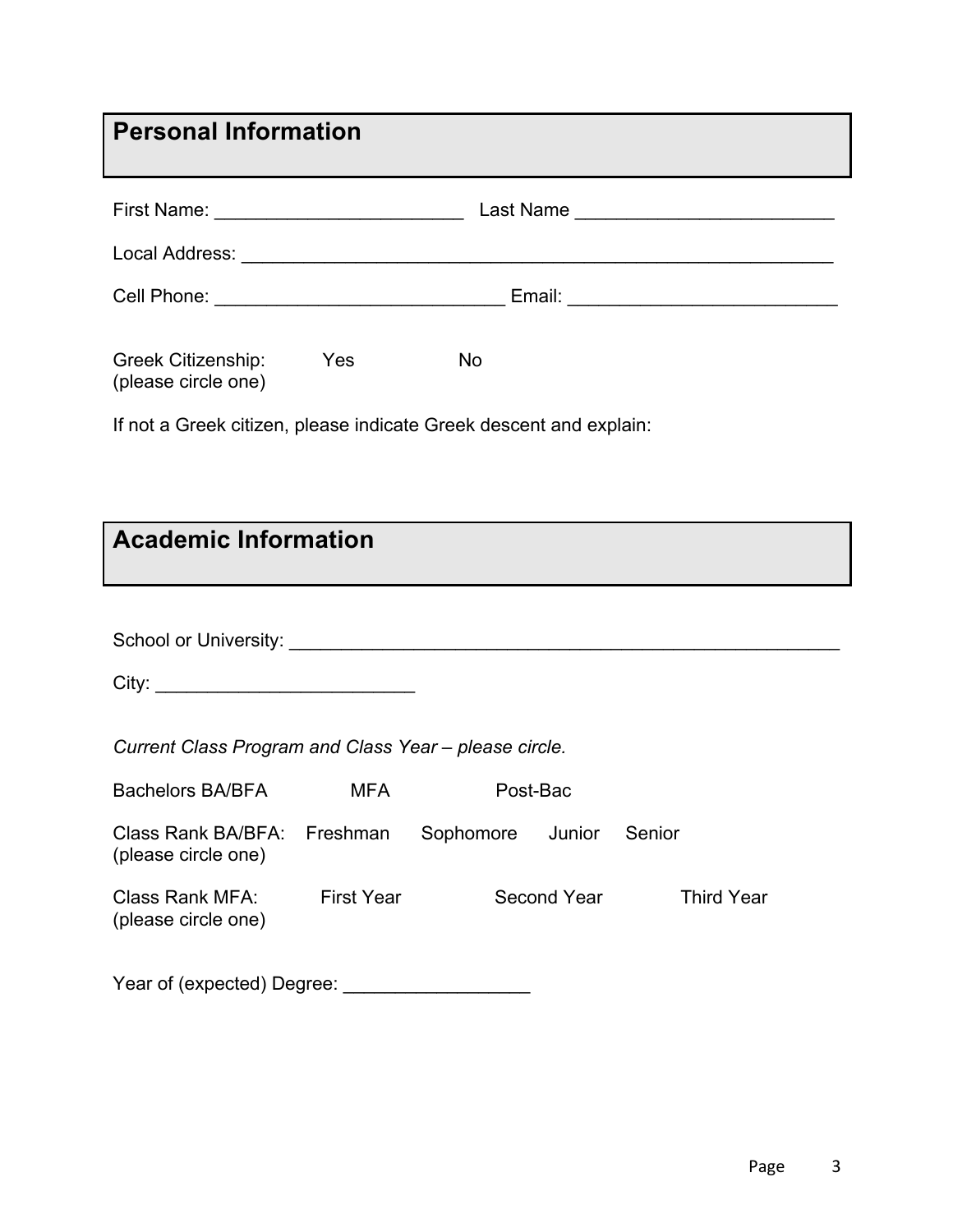# **Artwork for Competition:**

Please Select Medium:

\*\* Please indicate below if your artwork is mixed media with a list of all materials involved.

| Painting:<br>Egg Tempera<br>(please circle one)        | Oil            | Acrylic          | Watercolor  |     |  |
|--------------------------------------------------------|----------------|------------------|-------------|-----|--|
| Drawing:<br>(please circle one)                        | Charcoal       | Pastel           | Graphite    | Ink |  |
| <b>Printmaking:</b><br>Monotype<br>(please circle one) | Etching        | <b>Woodblock</b> | Lithography |     |  |
| Photography:<br>(please circle one)                    | <b>Digital</b> | Holga (Film)     |             |     |  |
| Sculpture:<br>Other:<br>(please circle one)            | Clay           | <b>Plaster</b>   | Marble      |     |  |
| <b>Video</b> (restricted to max. 2 minutes)            |                |                  |             |     |  |

 $\mathcal{L}_\text{max}$  and  $\mathcal{L}_\text{max}$  and  $\mathcal{L}_\text{max}$  and  $\mathcal{L}_\text{max}$  and  $\mathcal{L}_\text{max}$  and  $\mathcal{L}_\text{max}$ 

\_\_\_\_\_\_\_\_\_\_\_\_\_\_\_\_\_\_\_\_\_\_\_\_\_\_\_\_\_\_\_\_\_\_\_\_\_\_\_\_\_\_\_\_\_\_\_\_\_\_\_\_\_\_\_\_\_\_\_\_\_\_\_\_\_\_\_\_\_\_

\_\_\_\_\_\_\_\_\_\_\_\_\_\_\_\_\_\_\_\_\_\_\_\_\_\_\_\_\_\_\_\_\_\_\_\_\_\_\_\_\_\_\_\_\_\_\_\_\_\_\_\_\_\_\_\_\_\_\_\_\_\_\_\_\_\_\_\_\_\_

\_\_\_\_\_\_\_\_\_\_\_\_\_\_\_\_\_\_\_\_\_\_\_\_\_\_\_\_\_\_\_\_\_\_\_\_\_\_\_\_\_\_\_\_\_\_\_\_\_\_\_\_\_\_\_\_\_\_\_\_\_\_\_\_\_\_\_\_\_\_

\_\_\_\_\_\_\_\_\_\_\_\_\_\_\_\_\_\_\_\_\_\_\_\_\_\_\_\_\_\_\_\_\_\_\_\_\_\_\_\_\_\_\_\_\_\_\_\_\_\_\_\_\_\_\_\_\_\_\_\_\_\_\_\_\_\_\_\_\_\_

\_\_\_\_\_\_\_\_\_\_\_\_\_\_\_\_\_\_\_\_\_\_\_\_\_\_\_\_\_\_\_\_\_\_\_\_\_\_\_\_\_\_\_\_\_\_\_\_\_\_\_\_\_\_\_\_\_\_\_\_\_\_\_\_\_\_\_\_\_\_

\_\_\_\_\_\_\_\_\_\_\_\_\_\_\_\_\_\_\_\_\_\_\_\_\_\_\_\_\_\_\_\_\_\_\_\_\_\_\_\_\_\_\_\_\_\_\_\_\_\_\_\_\_\_\_\_\_\_\_\_\_\_\_\_\_\_\_\_\_\_

\_\_\_\_\_\_\_\_\_\_\_\_\_\_\_\_\_\_\_\_\_\_\_\_\_\_\_\_\_\_\_\_\_\_\_\_\_\_\_\_\_\_\_\_\_\_\_\_\_\_\_\_\_\_\_\_\_\_\_\_\_\_\_\_\_\_\_\_\_\_

\_\_\_\_\_\_\_\_\_\_\_\_\_\_\_\_\_\_\_\_\_\_\_\_\_\_\_\_\_\_\_\_\_\_\_\_\_\_\_\_\_\_\_\_\_\_\_\_\_\_\_\_\_\_\_\_\_\_\_\_\_\_\_\_\_\_\_\_\_

#### **Mixed Media Artwork:**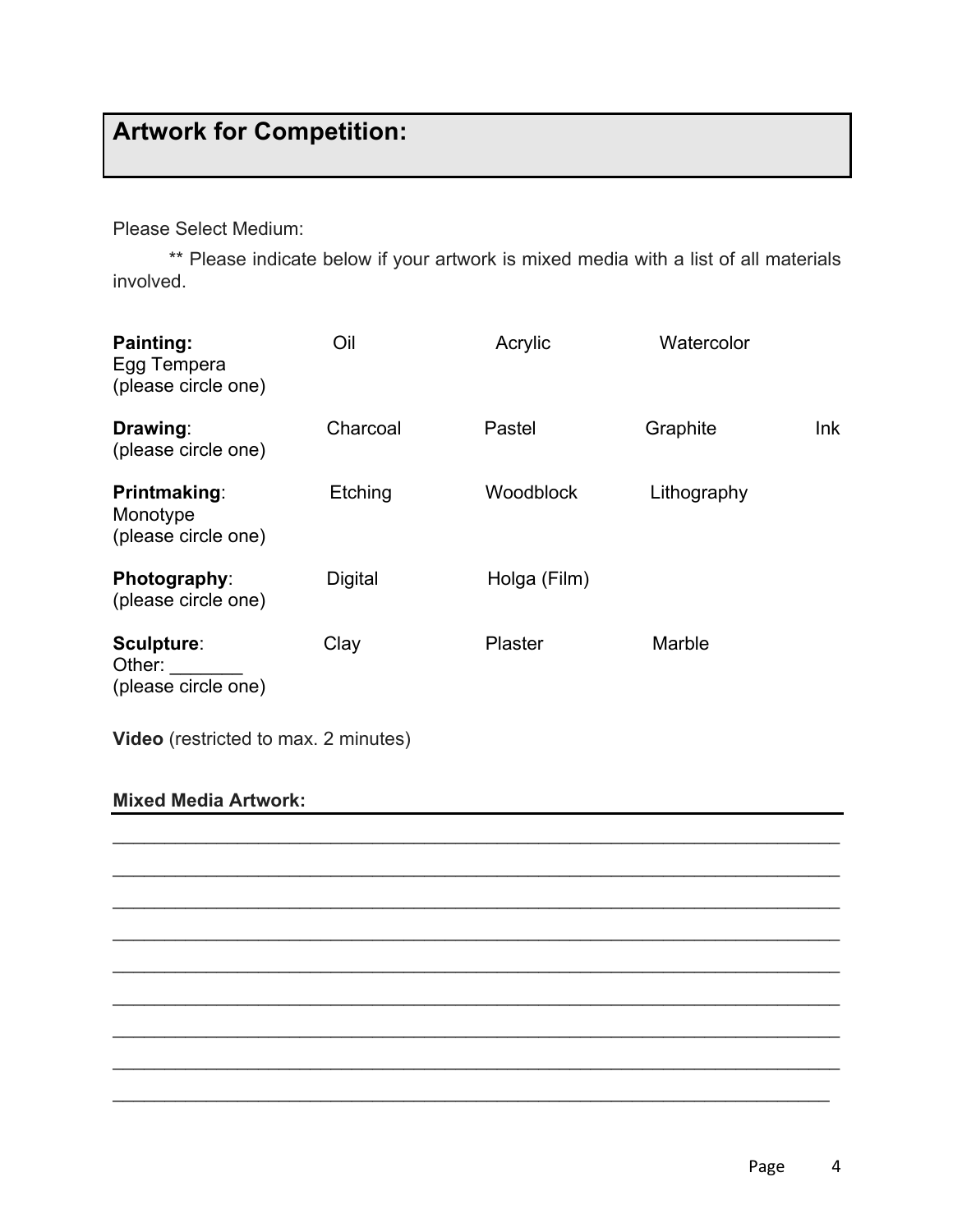#### **Please read and initial each of the following and sign the bottom:**

- 1. **I have reviewed the eligibility and participation requirements.**
- 2. **The artwork I submit** 
	- a. will be properly marked with artist's name, title, year, and signature
	- b. will be authentic and original (no plagiarism or copying allowed)
	- c. will follow the theme of the Heraean Games (but I can choose any style, traditional, classical, or contemporary).
- 3. \_\_\_\_\_\_\_\_ I will complete and submit my form and artwork by the deadline.
- 4. \_\_\_\_\_\_\_\_ I am aware that if I participate, my artwork will be posted and mentioned in the Arete Fund Website and the Heraean Games Website.
	- a. I understand and agree that my artwork will be posted for a full year on the website and kept record in a catalog for future applicants to see.
	- b. If the applicant does not want to be involved in the online publication, the applicant will send an email to the Arete Fund and politely decline this offer.
- 5.  $\Box$  I understand that only the first-place winner will be displayed on the Games poster.
- 6. \_\_\_\_\_\_\_\_ I understand that I need to be Greek by birth or descent, or have Greek Citizenship in order to be eligible for this competition. If no proof of Greek identity is given, the applicant will not be eligible to compete.
- 7. \_\_\_\_\_\_\_\_\_\_ I understand there is no application fee in this process. I, as applicant, am solely responsible for purchasing art materials for the artwork I will submit.

\_\_\_\_\_\_\_\_\_\_\_\_\_\_\_\_\_\_\_\_\_\_\_\_\_\_\_\_\_\_\_\_\_\_\_\_\_\_\_ \_\_\_\_\_\_\_\_\_\_\_\_\_\_\_\_

Applicant's Signature Date